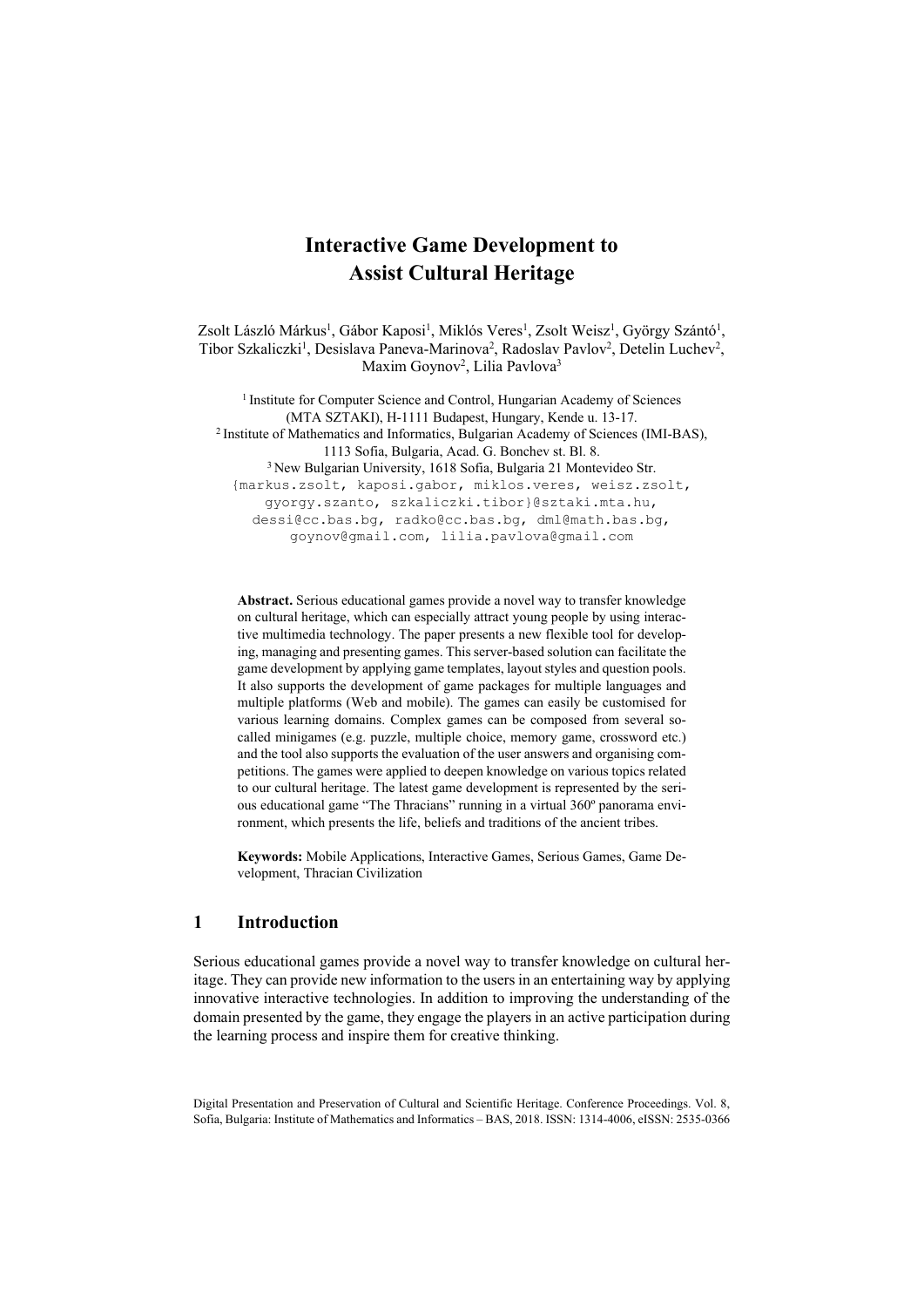Software developers of the Institute for Computer Science and Control, Hungarian Academy of Sciences (MTA SZTAKI) invented a game editor and a game portal for creating various games. The game types supported are being continuously extended and they currently include sliding puzzle, memory game, matching, ordering, crossword single and multiple choice, word search, blind map, etc. The games can be customized by different parameters (e.g. size, time limit) and adapted to different domains. The questions presented by the game can be randomly selected from a question pool. Tournament organisers are supported in defining rules for scoring. The users may register for playing online games. Competitions can be organised among the registered users with the help of the game portal.

The games can run online on the Web and both offline and online on mobile platforms (Android, iOS). HTML5 was successfully applied in the game development together with CSS3 technology. The game editor and the game portal support the use of multiple languages.

MTA SZTAKI has been involved in games development on various domains related to cultural heritage for years. Such games are in use for example on the Web page of the Bulgarian Iconographical Digital Library (BIDL) and the BOOK@HAND BIDL mobile application for game-based learning of the Bulgarian iconographical art (Luchev, et al, 2016). Another example is the Attila József in Ferencváros literary walk, which is available within the GUIDE@HAND Budapest mobile application (Gönczi, et al, 2017). Several games were created based on the content of the walk. They were used to organise a competition for secondary school students about the life of the poet.

Initially, games were individually implemented for existing Web and mobile applications. The idea of the game server was introduced to accelerate the game development process. Game templates were created from the available games, which can be further customised by using parameters and style sheets. Due to the application of templates, it is easy to integrate the games into existing Web pages and mobile applications.

The latest result of this development is a game engine for creating virtual 360º panorama environments. The environment consists of virtual rooms. The map of the rooms, wall textures, size and location of the images and hot spots on the walls can be defined in a Jason file. Java script can be used to define the logics of the operations assigned to the hotspots. The new game engine was applied to create a serious educational game – entitled "The Thracians" – about the life, beliefs and traditions of the Thracians (a group of tribes inhabiting ancient Eastern and South-eastern Europe). Section 2 of the paper introduces the Game Development, Management and Presentation Tool. Section 3 describes the game development steps by using the tool. Section 4 presents *"The Thracians"* as an example of our latest game development, also including the experiences of the pupils playing the game. The last section contains the conclusions of our development.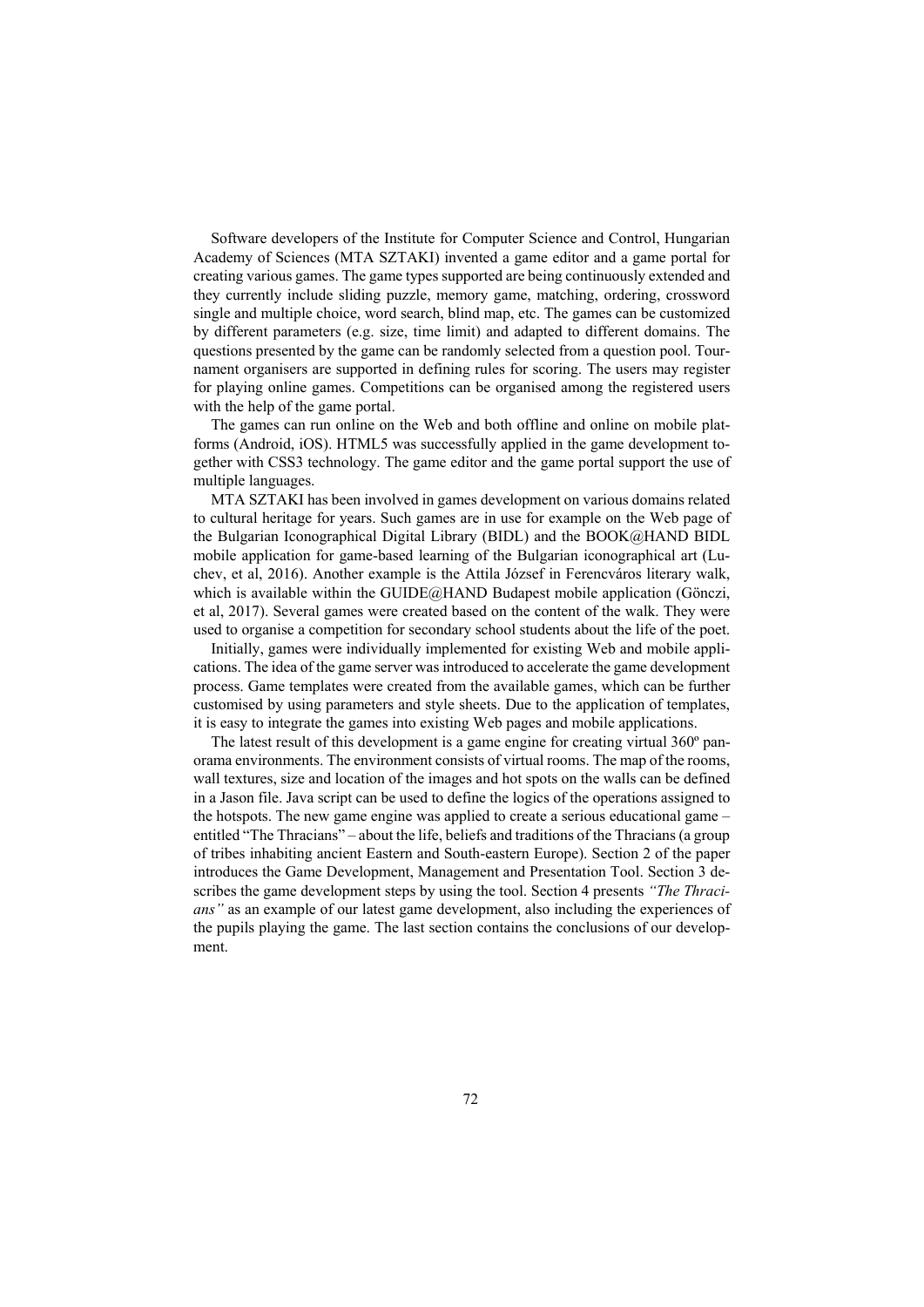# **2 Learning Methods and Serious Games Applications in Cultural Heritage**

Nowadays, the use of information technology rapidly changes the target areas and approaches in presenting cultural heritage. Technology allows new possibilities for the development of innovative methods, scenarios and tools for deeper understanding of cultural heritage. Multimedia applications, virtual environments and augmented reality have already been used for exploring cultural content. Serious games represent an innovative way to perceive cultural heritage in an entertaining and engaging way (Mortara, et al, 2014). Although computer games were originally developed for entertainment, the primary goal of a serious game is something else (Abt, 1970), (Chen, & Michael, 2005), (Damien, Alvarez, & Jessel, 2011). Games created for educational purposes can attract attention, support learning-by-doing and learning-by-authoring, inspire creative thinking and engage users in an active participation during the perception of knowledge. Serious games are widely applied in cultural heritage domain, as well (Draganov, et al, 2015), (Paneva-Marinova, Pavlov, & Kotuzov, 2017), (Bontchev, Paneva-Marinova, & Draganov, 2016).

Serious games represent an intensively studied topic in the literature, although further empirical results are required to examine the effects of gamification (Hamari, Koivisto, & Sarsa, 2014). The literature review of the empirical experiences related to computer games shows that the game-based approach is being used for learning in many different areas, the players like to use it to acquire new knowledge and find it motivating and enjoyable (Connolly, et al, 2012). Games with educational purposes can provide the same psychological experiences as other games do. The intrinsic motivation for learning plays a key role in "making learning fun". The motivation can be encouraged by seven factors: challenge, curiosity, control, fantasy, competition, cooperation and recognition, which are all present in the games (Malone, & Lepper, 1887). The serious games can successfully assist, facilitate and support to achieve the effective goal of the learning process while the users acquire new knowledge, skills, and/or attitudes (Huotari, & Hamari, 2012). A literature overview of computer games and serious games illustrates the increased interest in the positive impacts and outcomes of these games, furthermore, the term "serious games" has become mainstream during the last ten years and it is used interchangeably with "games for learning" (Boyle, et al, 2016). The modern education can be characterised as personal, fun, collaborative, relevant, multimodal, technical and open-minded, where gamification can be treated like a tool to provide the above features (YDP, 2016). In this context, the educational games are effective in transferring knowledge and also in entertainment. Learning experiences based on games have unique particularities such as fun or engagement due to their game-based nature (Caballero-Hernandez, Palomo-Duarte, & Dodero, 2017).

## **3 Game Development, Management and Presentation Tool**

The Tool has the following components: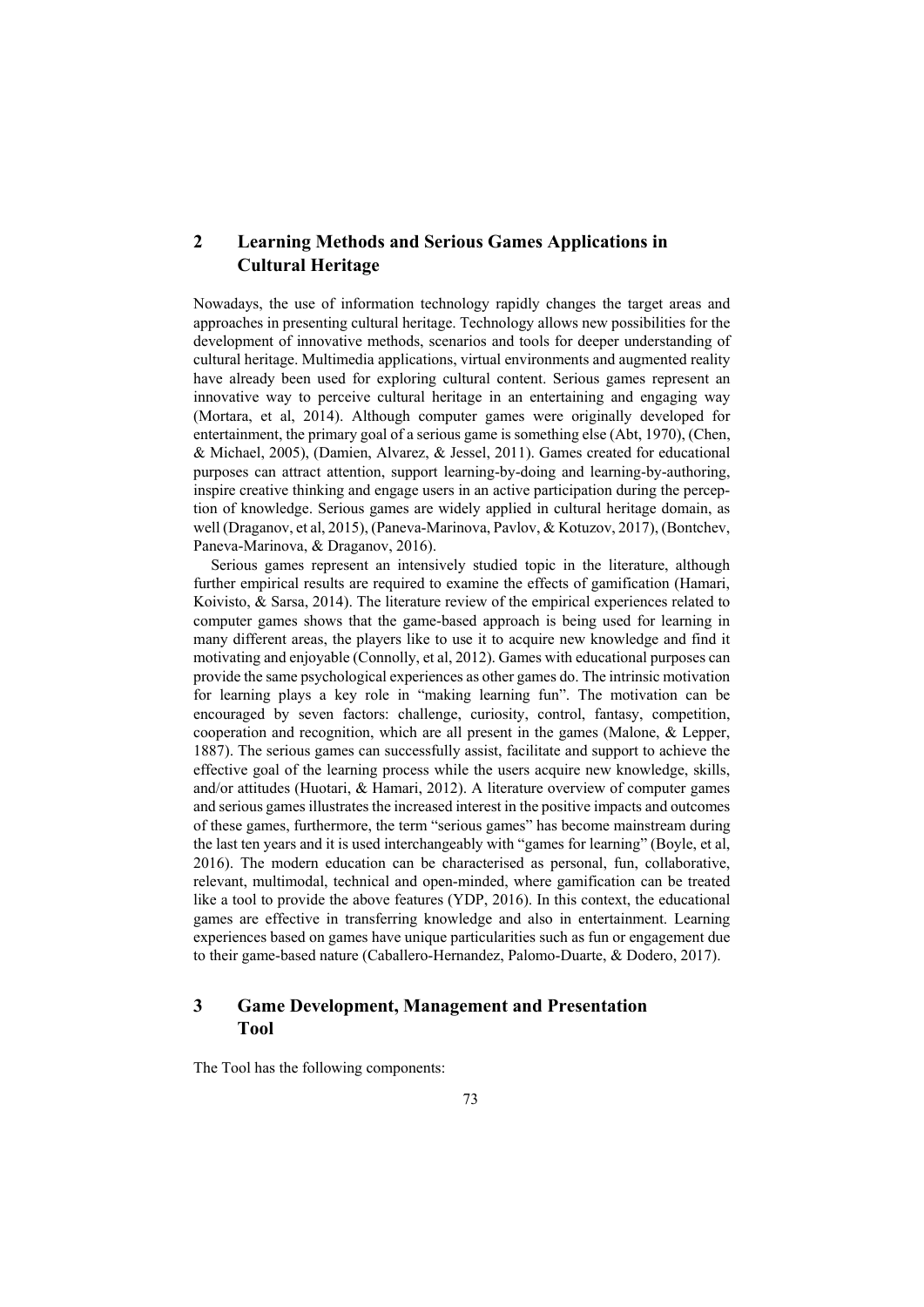- Game Template Developer
	- o In the game template developer area, game developers can upload the necessary files and program code parts to the Game Server to let them be used by other users of the system. A game template thus consists of the game logic files and the list of necessary parameters with their types, but it does not contain questions, styles and settings.
- Game Editor
	- o The game editor area is the component where the editors can put together the games from the available game templates. First, they select a game template and then they add the necessary questionanswer combinations to them, select the desired styles, etc. Although the game could be playable at this state, however, it won't be available to any regular user yet.
- Game Publisher
	- o The game publisher's task is to create game packages from the games created by the game editor. A game package contains at least one game, but in most cases multiple ones are combined. Game packages can be shared among members of a specified group of users who will be able to play the game.
- Game Portal
	- o In the game portal area, the players can see all the game packages assigned to them. They can play any of the game packages and see their scores in rank lists.
- User Management
	- o In the user management area, the administrator of the system can see and manage the user accounts of the Game Server.

# **4 Game Development Steps**

The main steps of game development are as follows (see Fig. 1.):

- 1. Select game type
- 2. Create game style
- 3. Add question pool
- 4. Define game languages
- 5. Distribute to platforms

The set of game types implemented is being continuously extended. Currently, they include sliding puzzle, memory game, matching, ordering, crossword, multiple choice question, word search, and blind map. The game templates provide a wide variety of customisation possibilities including the size of the game, rules for scoring, time limit, etc. The same game template can be reused in various applications by simply setting the appropriate parameter values.

The layout of the games can also be easily set according to the preferences of the game organisers by using style sheets. The application of HTML5 together with CSS3 technology have made it possible to set up various style sheets containing layout parameters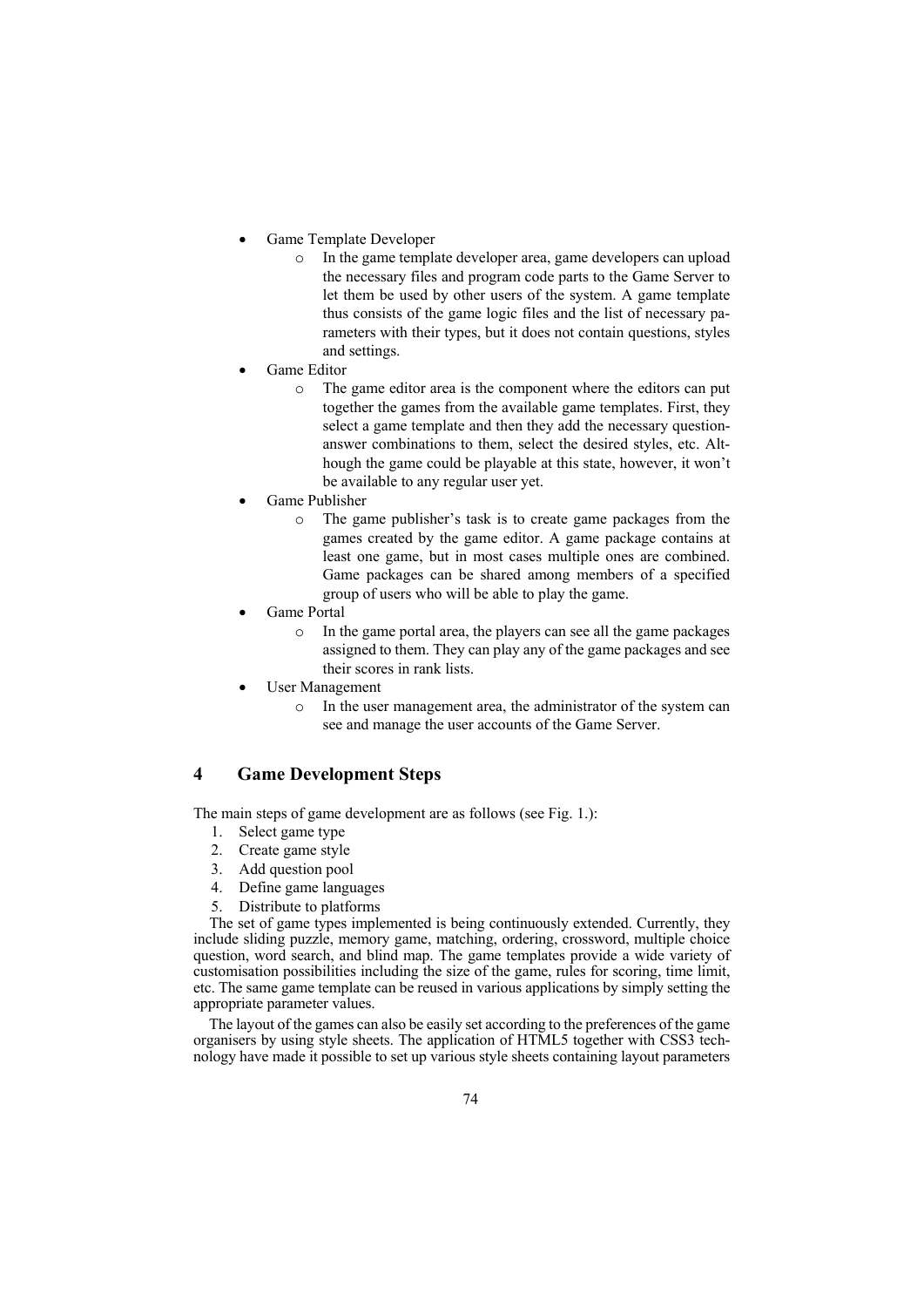which can be used to display the games in an appropriate form (colour, fonts, background, etc.).

The multiple-choice questions can be associated with a question pool, which can contain a large amount of questions along with the correct answers. The questions are randomly selected from the pool when the user plays the game. Thanks to this solution, different players can play the same game with different questions and the user can play the same game several times without repetition. The term of question pool can be generalised to other game types, as well. In this respect, the question pools can contain the content items of the game, which may further depend on the type of game. For example, in case of a sliding puzzle this content item can be a picture or  $-$  in case of a memory game – pairs of texts or pictures.

The implementation method of the games supports the use of multiple languages by applying translation keys. The source code of the game contains only the keys to text strings and the 'key to language–string' assignments are stored in a database. When the game is displayed, the keys are replaced with the text string corresponding to the key and the language of the game. To support the process of translation, the text strings can be displayed in a table form where the rows and columns belong to the translation keys and languages, respectively.

The games development is accomplished in HTML5 and JavaScript. The same game can be displayed on a Web page or in a mobile application (iOS and Android). After selecting the target platform, the game is generated for the required platform(s).



**Fig. 1.** The diagram of the game portal (Márkus, Paneva-Marinova, & Luchev, 2018).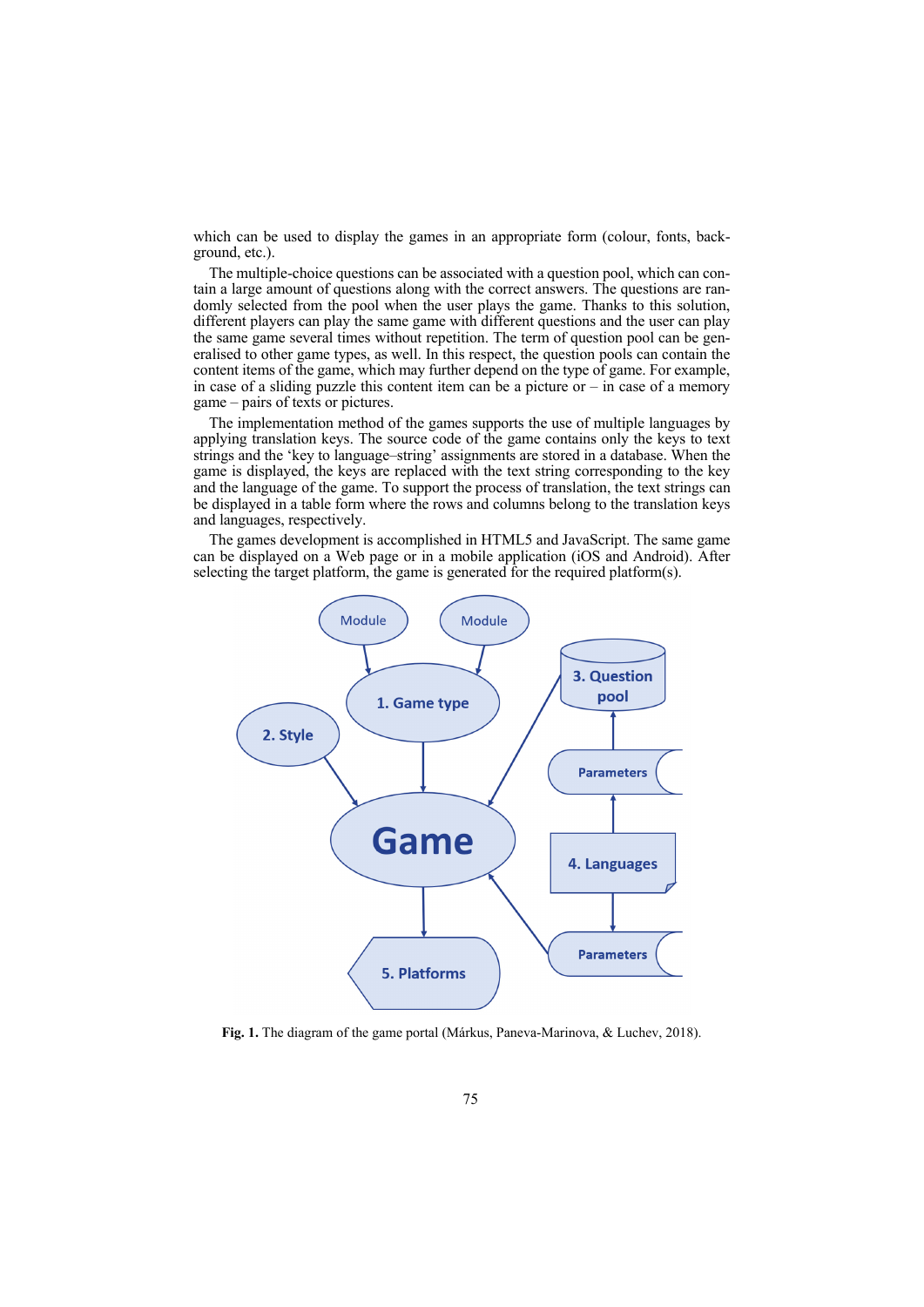Fig. 1. represents the diagram of the game portal. The following list contains remarks to the different items on the diagram:

- A **Game** is one playable unit.
- Each game is assigned a **Game type**, like single-choice, multiple-choice, ordering, puzzle, memory, etc. These game types are described by the game templates.
- The **game template** can consist of multiple programming modules. The **Modules** can be reused in game templates.
- Each game must also contain a **Style,** which describes the appearance of the game.
- The game must also include a **Question pool**. A question pool is where the game takes the questions and answers from.
- The game itself, the questions and the answers can also have multiple **parameters**. The parameters describe how the game should process them. A parameter can be, for example, the title of a question or a number telling how many questions should be taken from the question pool. Parameters can also be language dependent. This way one game can be translated to many different languages.

### **5** *The Thracians* **– an Example of Games Developed**

Many learning methods such as storytelling, demonstrations, guided-discovery, case studies, simulations, problem-solving, etc., which are typical in Humanities science education, are the core of activities in  $4 - 7$  grades for studying ancient history and civilization (in particular, the Thracian civilization). These methods try to depict an overall picture of the given civilization to the students, and cover stages, directions and dynamics of the development, factors and conditions that influenced the changes, the degree and strength of the influence and direction of the changes, new trends and so on. The teachers maintain the research and analysis of the domain, provoke discussions during the learning process, and gives specific tasks and projects engaging learners in active participation during the acquisition of knowledge, but sometimes the excessive quantity of facts with vague logic often lead to misunderstanding or weak students' interest. Modern technology in teaching and learning offers new possibilities for the development of innovative methods, scenarios and tools for deeper understanding, to attract attention, to apply learning-by-doing, and learning-by-authoring, as well as creative thinking often missing in the traditional educational practices (Draganov, et al, 2015), (Paneva-Marinova, Pavlov, & Kotuzov, 2017), (Bontchev, Paneva-Marinova, & Draganov, 2016). The development of the serious game *The Thracians* aims at enabling the student to focus on the lifestyle, beliefs and traditions of these ancient inhabitants of the Balkan Peninsula, taking the advantage of the interactive virtual world.

All serious games concerning the cultural heritage and history learning (except the ones located in exhibitions or used for augmented reality visits) can be used at school, but only a few of them are adapted for a specific students' level or curriculum (Mortara,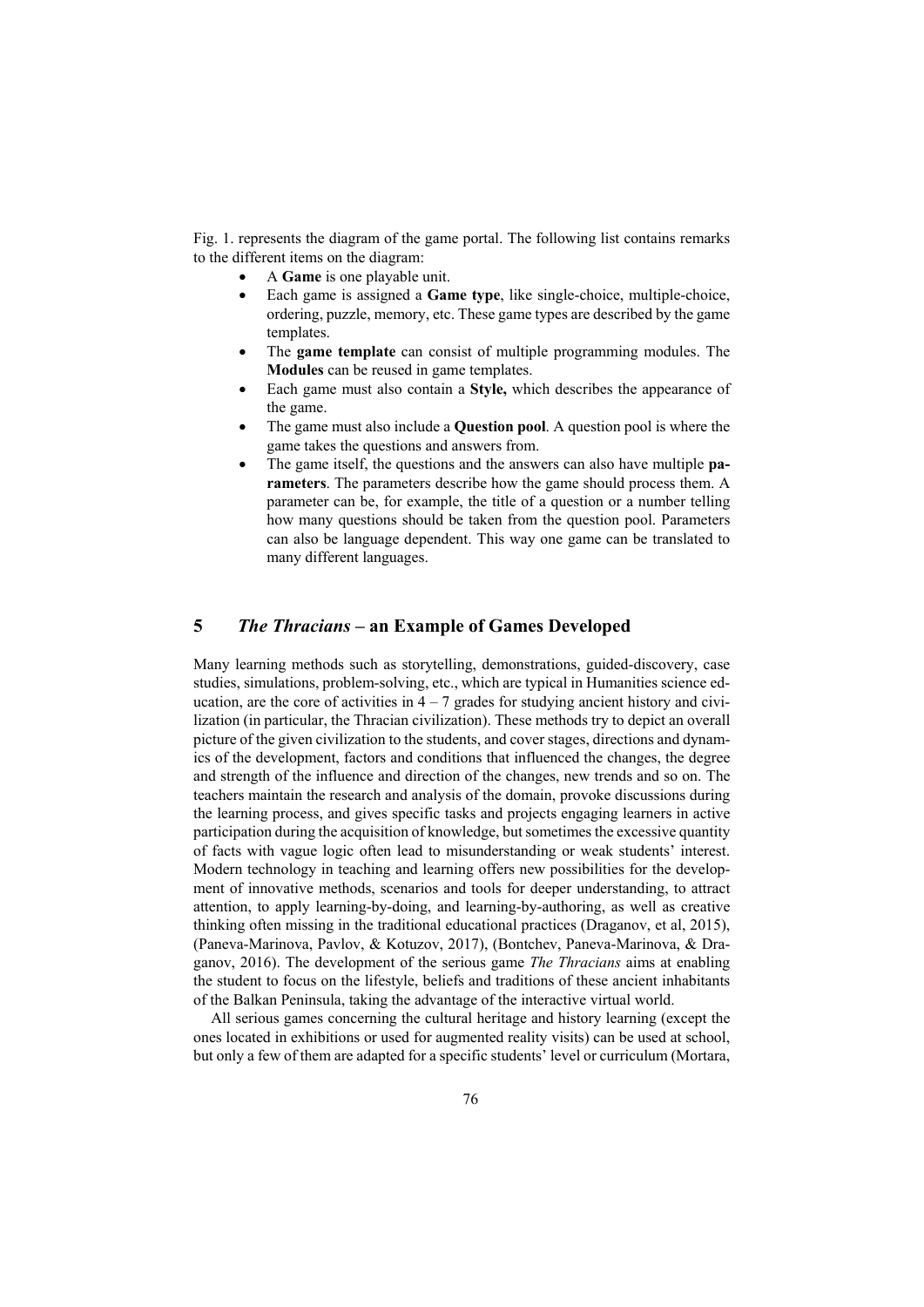et al, 2014). As one of the reasons for the limited application of digital games in education might be the teachers' perceptions of the usefulness of digital games (Huizenga, et al, 2017), although the game-based learning approach might be highly effective in facilitating students' 21st century skill development (Qian, & Clark, 2016). Another reason for the lack of serious games dedicated to the educational process is because the serious game developers did not include educational experts in the game developing teams for the selection of educational content (in school history education, in particular). The involvement of scientists and specialists in the subject area of history and cultural heritage for the development of serious games to support history education is important for the scientific validation and reliability of the content, but it is not a widespread practice. It is also not easy to involve the content providers (museums, for example) for the specific use of their content for serious games in the school education. During the development of the game *The Thracians* these obstacles were analysed in advance and overcome for using the game for a more effective study of ancient history and civilization.

The specific task of the development is to produce an educational "design" to unfold current teaching and learning practices in the Humanities sciences, a discipline with excessive quantity of facts and vague logic often leading to misunderstanding. Moreover, the proposed solution has to be easily transferable to other domains, as well. The data and facts provided in the story derive from ancient documents, architecture, artefacts found during archaeological excavations, and from scholarly research by Bulgarian specialists. Some of the best examples of Thracian culture are framed in the interior of each chamber as pictures on the walls or placed into sentences in text boxes. The text boxes summarize important information about the Thracian culture, which is represented in the relevant room.

The Thracian civilization story gets unfolded through a serious game represented by a labyrinth of rooms. The game takes the learner through the rooms of the building uncovered beneath the Ostrusha Mound, located in the Valley of the Thracian Kings near the city of Kazanlak. The first part of the story (Thrace room) is related to the Thracian tribes and their traditions, manners, different areas of high achievements, place of habitation, costumes, etc. The second part of the story (Tomb room) presents Tomb traditions and rituals of the Thracians and their beliefs for the life after the death. The third part (Armory room) presents the military power applied during these glorious ancient wars. The fourth part (Heroon room) is dedicated to the Heroon building that honours the memory of a divine ruler, a prophet hero, who restores harmony in the tribe when an annual ritual is performed in his honour. The Heroon building has a key role for the Thracians because some of their tribes used to immortalize their rulers, priests and heroes and worshiped them as demigods. The fifth part of the story (Treasury room) presents treasures, feasts and abundance that accompany the everyday life of the Thracian kings and their deputies. This ancient civilization was glorified with its vast handmade and unique riches. The last part of the story (Sanctuary room) reveals the mysteries around the Thracian gods that were worshiped at that time (Fig. 2. depicts the main structure of *The Thracians* game).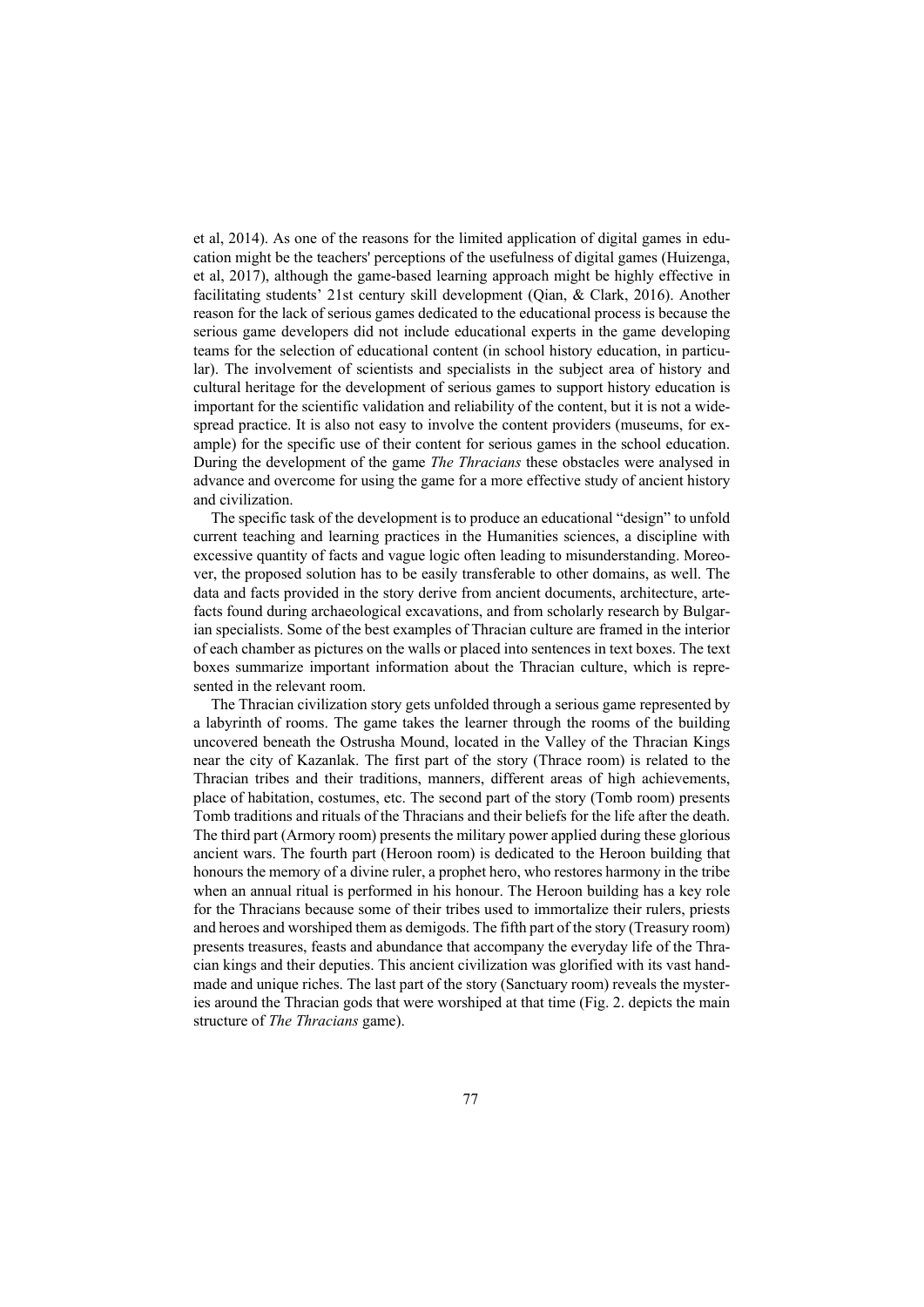

**Fig. 2.** Main structure of *The Thracians* game.

The educational game *The Thracians* is available in Bulgarian and the multilingual version is under development. The participants can play in a virtual 360º panorama environment consisting of seven scenes (called rooms), one of them is external the others are internal. The starting point of the game is outside of the tomb and the player can enter through a door. The player can move and turn with the arrow keys and the 'A, S, D, W' keys on the keyboard and "look around" with the mouse, too. Each room has several pictures, descriptions, games and doors. See Fig. 3. for a sample room.



**Fig. 3.** The "Thrace" room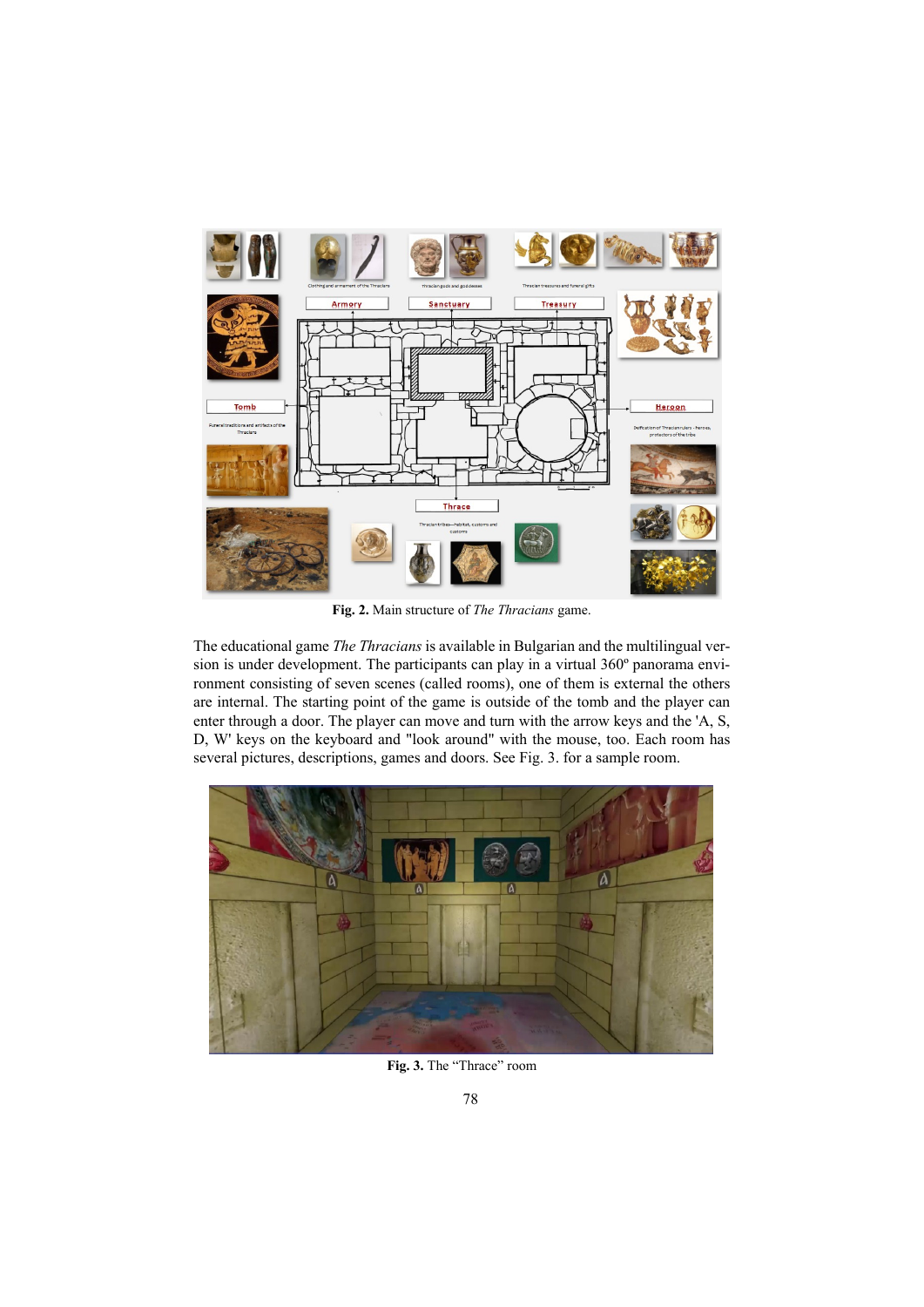The pictures and descriptions help to solve the interactive mini-games. Fig. 4. depicts a description belonging to a picture on the wall. The doors are initially closed, and they can be opened by solving the mini-games assigned to them. Fig. 5. presents a sample question table that appears after clicking the door opener to the right of the door. The colours of the symbols indicate the status (solved/unsolved) of the mini-game in the given room. The players can see the next room through the open door. The goal of the game is to solve all mini-games and get into the Sanctuary (Márkus, et al, 2018).



**Fig. 4.** The description of picture **Fig. 5.** Multiple choice minigame

The first version of the game *The Thracians* was tested in real conditions in a class with 9-11 years old students in third and fourth grades, respectively. After playing the game, the students answered 22 questions in an anonymous yes/no questionnaire, and also had the opportunity to clarify the reasons for the answers. The answers to the questions: "Did you enjoy playing the game?", "Was the content of the game clear to you?" and "Did you learn anything new about the Thracians from the game?" were all positive and it was visible how the students were learning with pleasure new things in this subject's area trying to solve the mini games. Having in mind that it is educational game, where the students have to build on their previous knowledge and to learn new things, it is understandable that the most negative answers were to the questions "Is the game tiring for you?" and "Is this game difficult for you?". Even more so, the observations after the end of the game in the classroom showed that students continued to play game.

#### **6 Conclusions and Future Work**

The games can bring cultural heritage closer to the users and reach a broad audience including young people. They make the knowledge transfer more attractive than the traditional forms of education. One of the key factors of spreading the games in the domain of cultural heritage is to make the game development process easier and faster. For this reason, we implemented a game portal, which facilitates creating, managing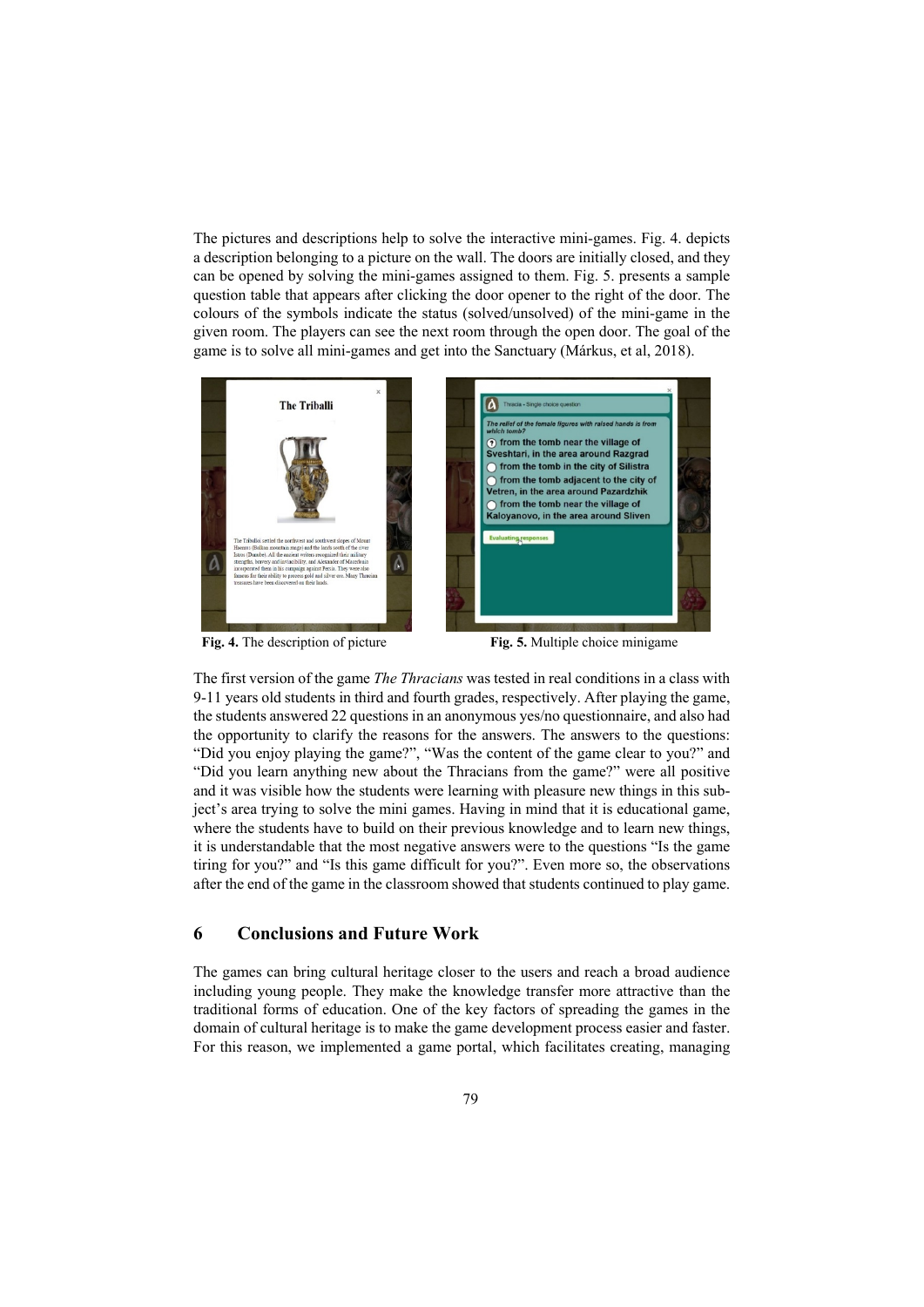and distributing games by reusing game templates and customisation with the help of parameters.

Beside the game technology, the high-quality content is also significant in the successful presentation of cultural heritage. For this reason, a continuous cooperation is required among the experts of the game technology, education and the presented domain. Our experience is that the content developers are also motivated in creating content for the games, if they can see how attractive is the form in which the provided content is presented.

The first version of the game has been very positively accepted by the students. The testing of the game in real conditions of the classrooms, continues and the results are analysed for improving new versions of the game.

#### **Acknowledgements**

The authors thanks to prof. Malvina Rousseva, Institute of Art Studies, Bulgarian Academy of Sciences for her support during the learning content creation, and the permission to use her private digital library of Thracian architectural objects and artefacts.

Part of the work on the educational game *The Thracians* has been supported by the project "Serious Games as Contemporary Tools for New Educational Applications" Contract DSD-2/05.04.2017 between Bulgarian Academy of Sciences and the Institute of Mathematics and Informatics, Activity "Introduction of Contemporary Methods in Educating and Fostering Young Talent" (PMC №347).

This work is also partly funded by the Bulgarian National Scientific Fund under the research project №DN02/06/15.12.2016 "Concepts and Models for Innovation Ecosystems of Digital Cultural Assets" (web site: http://cultecosys.math.bas.bg), WP3 - Designing a model of a multifunctional digital culture ecosystem.

#### **References**

- Abt, C.C. (1970). *Serious games: The art and science of games that simulate life*, Viking Press, New York (1970)
- Bontchev, B., Paneva-Marinova, D., & Draganov, L. (2016). Educational video games for Bulgarian Orthodox iconography, in Chova, L. G., Martínez, A. L, Torres I. C. (Ed.), *ICERI2016 Proceedings 9th Annual International Conference of Education, Research and Innovation*, 2016, pp. 1679-1688.
- Boyle, E.A., Hainey, T., Connolly, T. M., Gray, G., Earp, J., Ott, M., Lim, T., Ninaus, M., Ribeiro, C., & Pereira, J. (2016). An update to the systematic literature review of empirical evidence of the impacts and outcomes of computer games and serious games. *Computers & Education*, 94, C, March 2016, pp. 178-192.
- Caballero-Hernandez, J.A., Palomo-Duarte, M., & Dodero, J.M. (2017). Skill assessment in learning experiences based on serious games: A Systematic Mapping Study, *Computers & Education*, 113, October 2017, pp. 42-60.
- Chen, S., & Michael, D. (2005). *Serious Games: Games that Educate, Train and Inform.* USA, Thomson Course Technology, 2005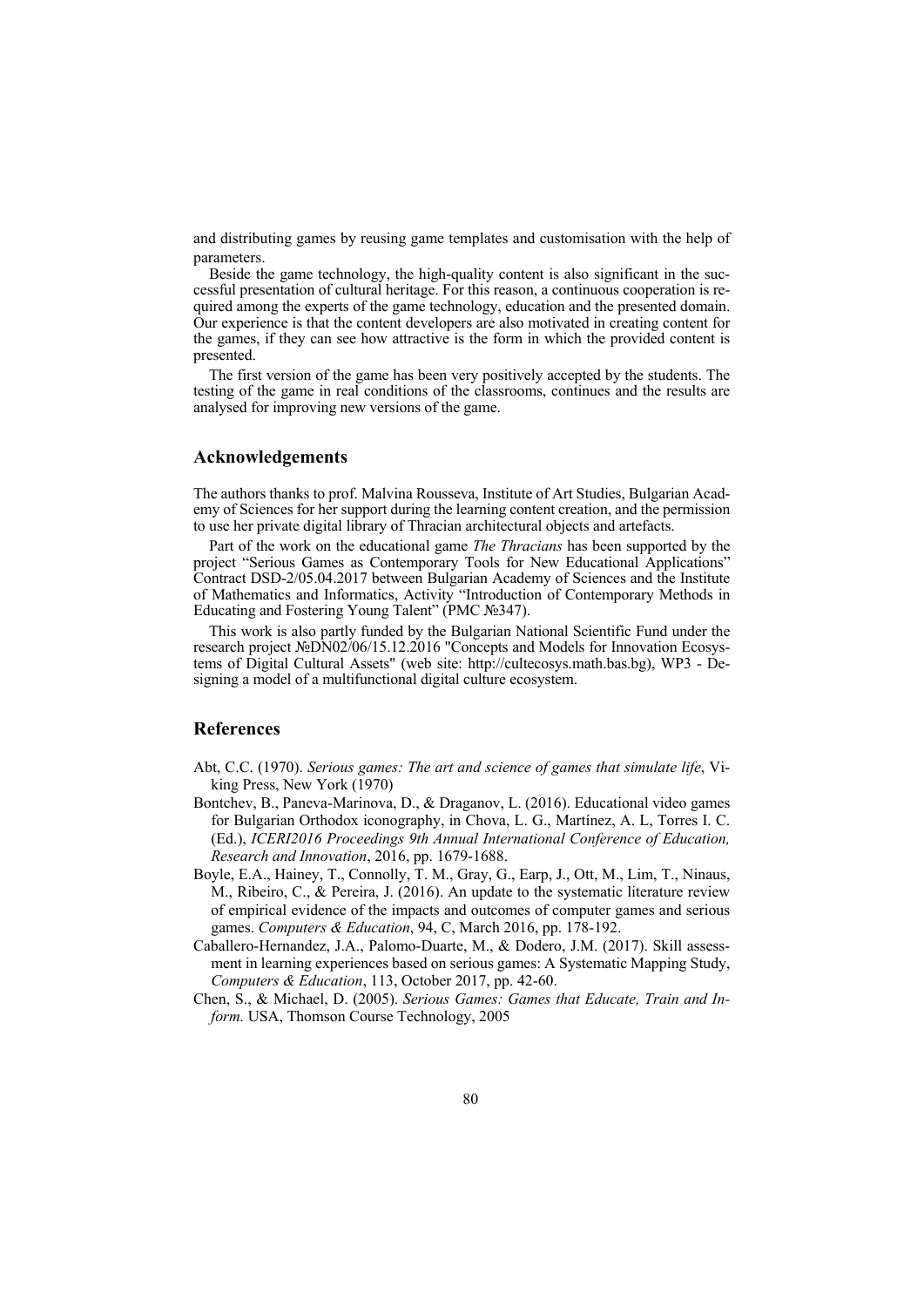- Connolly, T.M., Boyle, E.A., MacArthur, E., Hainey, T., & Boyle, J.M. (2012). A systematic literature review of the empirical evidence on computer games and serious games, *Computers & Education*, 59 (2), 2012, pp. 661–686.
- Damien, D., Alvarez, J., & Jessel, J.P. (2011). Classifying serious games: the G/P/S model." *Handbook of research on improving learning and motivation through educational games: Multidisciplinary approaches*. IGI Global, 2011. 118-136.
- Draganov, L., Paneva-Marinova, D., Pavlova, L., Luchev, D., Márkus, Z.L. Szántó, G., & Szkaliczki, T. (2015). Technology-enhanced Learning for Cultural Heritage, *Digital Presentation and Preservation of Cultural and Scientific Heritage*. 5, 2015, pp. 293–302.
- Gönczi, A., Márkus, Zs. L., Kaposi, G., Szkaliczki, T., & Veres, M. (2017). Thematic Walk and Competition in Budapest. In the *Proceedings of International Conference on Digital Presentation and Preservation of Cultural and Scientific Heritage*, DIPP 2017, September 7-9, 2017, Burgas, Bulgaria, 2017, pp. 123-132
- Hamari, J., Koivisto, J., & Sarsa, H. (2014). Does Gamification Work? A Literature Review of Empirical Studies on Gamification, *HICSS '14 Proceedings of the 47th Hawaii International Conference on System Sciences*, HI, USA, 2014, pp. 3025- 3034
- Huizenga, J.C., Dam, G.T.M. ten, Voogt, J.M., & Admiraal, W.F. (2017). Teacher perceptions of the value of game-based learning in secondary education, *Computers & Education*, 110, July 2017, pp. 105-115.
- Huotari, K., & Hamari, J. (2012). Defining gamification: a service marketing perspective, *Proceedings of the 16th International Academic MindTrek Conference*, Tampere, Finland, ACM, 2012, pp. 17-22.
- Luchev, D**.,** Paneva-Marinova, D., Pavlov, R., Kaposi, G., Márkus, Zs. L., Szántó, Gy., Szkaliczki, T., & Veres, M. (2016). Game-based Learning of Bulgarian Iconographical Art on Smart Phone Application, In the Proceedings of *International Conference on e-Learning'16*, September 8-9, Bratislava, Slovakia, 2016, pp. 195-200
- Malone, T., & Lepper, M. (1987). Making learning fun: A taxonomy of intrinsic motivations for learning, *Aptitude, learning and instruction: III. Conative and affective process analyses*, Snow, R., Farr, M., (Eds.). Hillsdale, N.J.: L. Erlbaum, 1987, pp. 223–253.
- Márkus, Zs. L., Paneva-Marinova, D., & Luchev, D. (2018). Towards Effective Understanding of Ancient Thracian Civilization by Serious Games", *24th Multimedia in Education Conference*, May 31-June 2, 2018, Budapest, Hungary, 2018, pp. 223- 227
- Márkus, Zs. L., Weisz Zs., Kaposi, G., Veres, M., Szkaliczki, T., Paneva-Marinova, D., Pavlov, R., Luchev, D., & Goynov, M. (2018). Multiplatform-based Game Development, Management and Presentation Tool for Supporting New Methods of Interactive Learning, *Opening Conference of Resilient Cultural Heritage and Communities in Europe (REACH) project*, May 2018, Hungarian National Museum, Budapest, Hungary. Retrieved May 11, 2018, from http://files.elearning.sztaki.hu/demo/2018\_GAtH\_Game\_portal\_de mo\_EN\_Reach\_conference.mp4
- Mortara, M., Catalano, C., Bellotti, F., Fiucci, G., Houry-Panchetti, M., & Petridise, P. (2014). Learning cultural heritage by serious games, *Journal of Cultural Heritage*, Elsevier, 15(3), 2014, pp. 318-325.